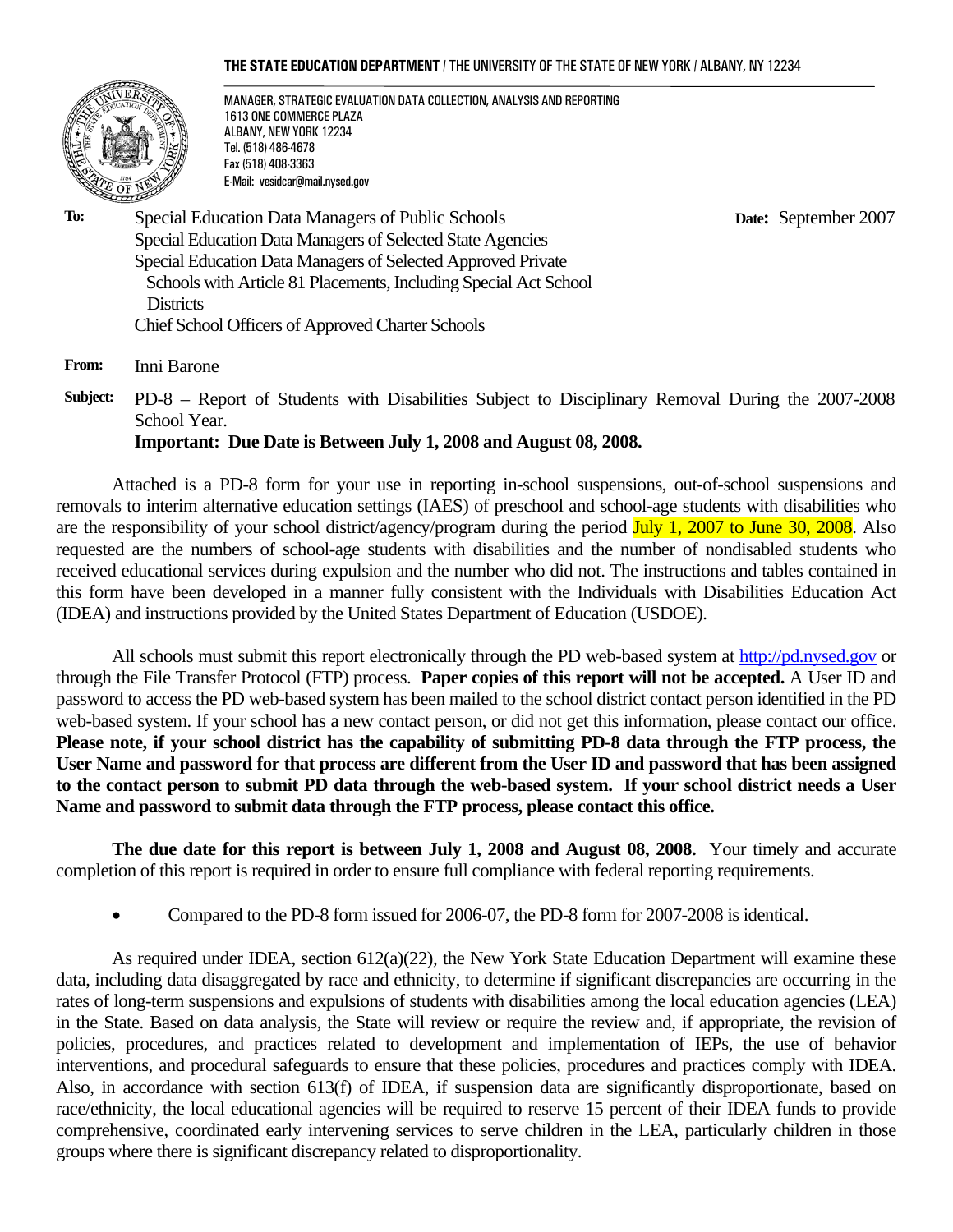During 2007-2008, Strategic Evaluation Data Collection, Analysis and Reporting (SEDCAR) personnel may be available to conduct a limited number of regional training programs regarding special education data collection. If you feel that such training would be useful to the data managers in your area, please contact your local Special Education Training and Resource Center (SETRC).

The data collected through the PD forms and through the Student Information Repository System (SIRS) are used in one or more of the following reports and activities:

- State Performance Plan and Annual Performance Report for Special Education
- Public reporting of LEA results against State targets established in the State Performance Report.
- Designations of school districts as "meets requirements", "needs assistance", "needs intervention" or "needs substantial intervention".
- Calculation of minimum amount of per-pupil IDEA funds to be sub-allocated or spent on services.
- Chapter 655 Report to the Governor and the Legislature on the Status of the State's Schools
- Special Education Quality Assurance Reviews
- School District Report Cards
- Calculations to identify instances of possible race/ethnicity disproportionality
- Re-direct IDEA funds for Early Intervening Services
- Other reports required by State or federal statutes
- Evaluation of programs and policies

If you have any questions or are in need of assistance in completing this report, please contact SEDCAR by using the contact information provided in the letterhead. Thank you.

Attachment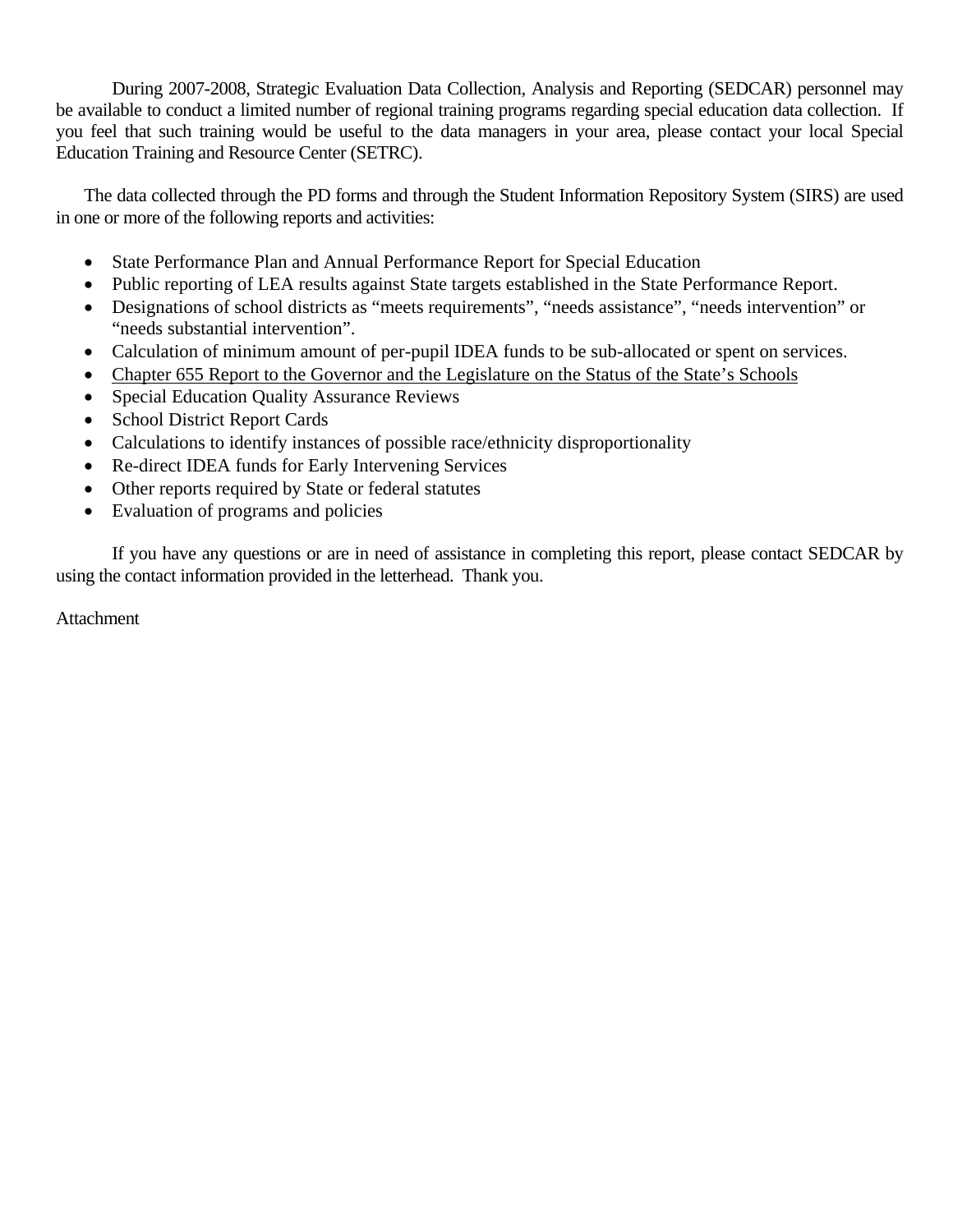# The University of the State of New York THE STATE EDUCATION DEPARTMENT Office of Vocational and Educational Services for Individuals with Disabilities (VESID) Strategic Evaluation Data Collection, Analysis and Reporting One Commerce Plaza - Room 1613 Albany, NY 12234-0001

*PD-8 — Report of Students with Disabilities Subject of Disciplinary Removal*

### **July 1, 2007 to June 30, 2008**

| <i>Instructions:</i> | 1. All Public School Districts, Special Act School Districts, Charter Schools, State Agencies and In-State |
|----------------------|------------------------------------------------------------------------------------------------------------|
|                      | Approved Private Schools that provide educational services pursuant to Article 81 of the Education Law     |
|                      | must complete this report.                                                                                 |

- 2. This report must be submitted through our web-based PD data system at http://pd.nysed.gov between July 1, 2008 and August 8, 2008. Paper copies of this report will not be accepted.
- 3. Retain one copy (and supporting documentation) in your district/school/agency for reference and audit purposes. The required retention period ends June 30, 2015.
- 4. Carefully review instructions and definitions on the following pages.
- 5. If you have questions about this report, please call (518) 486-4678, or e-mail your questions to vesidcar@mail.nysed.gov

Check this box if no students with disabilities received in-school suspension or out-of-school suspensions/expulsions for disciplinary reasons, or were removed to an Interim Alternative Education Setting during the 2007-2008 school year. If this box is checked, and you have submitted this information through our website at http://pd.nysed.gov, your report is complete.

| <b>School District Information</b>                                     |  |  |  |  |                                      |                                       |                                                   |  |  |  |  |              |  |            |  |  |
|------------------------------------------------------------------------|--|--|--|--|--------------------------------------|---------------------------------------|---------------------------------------------------|--|--|--|--|--------------|--|------------|--|--|
|                                                                        |  |  |  |  | (Enter 12-digit SED Code Below)      |                                       |                                                   |  |  |  |  |              |  |            |  |  |
|                                                                        |  |  |  |  |                                      |                                       |                                                   |  |  |  |  |              |  |            |  |  |
| <b>SCHOOL DISTRICT NAME</b>                                            |  |  |  |  |                                      |                                       |                                                   |  |  |  |  |              |  |            |  |  |
| ADDRESS (include building name, room number, or mail stop information) |  |  |  |  |                                      |                                       |                                                   |  |  |  |  |              |  |            |  |  |
|                                                                        |  |  |  |  |                                      |                                       |                                                   |  |  |  |  |              |  |            |  |  |
| <b>CITY</b>                                                            |  |  |  |  |                                      |                                       |                                                   |  |  |  |  | <b>STATE</b> |  | <b>ZIP</b> |  |  |
| <b>Contact Person Information*</b>                                     |  |  |  |  |                                      |                                       | Director of Special Education or Comparable Title |  |  |  |  |              |  |            |  |  |
| <b>NAME:</b>                                                           |  |  |  |  |                                      |                                       | <b>NAME:</b>                                      |  |  |  |  |              |  |            |  |  |
| TITLE:                                                                 |  |  |  |  |                                      | TITLE:                                |                                                   |  |  |  |  |              |  |            |  |  |
| <b>TELEPHONE (include Area Code)</b>                                   |  |  |  |  | <b>TELEPHONE (include Area Code)</b> |                                       |                                                   |  |  |  |  |              |  |            |  |  |
| <b>FAX NUMBER (include Area Code)</b>                                  |  |  |  |  |                                      | <b>FAX NUMBER (include Area Code)</b> |                                                   |  |  |  |  |              |  |            |  |  |
| <b>E-MAIL ADDRESS</b>                                                  |  |  |  |  |                                      | <b>E-MAIL ADDRESS</b>                 |                                                   |  |  |  |  |              |  |            |  |  |

\* All correspondence from SEDCAR will be directed to the contact person identified in the PD web based data entry system at http://pd.nysed.gov. Please keep the contact person information current, including the e-mail address as most communication will occur via e-mail. You must notify SEDCAR of any change in the contact person.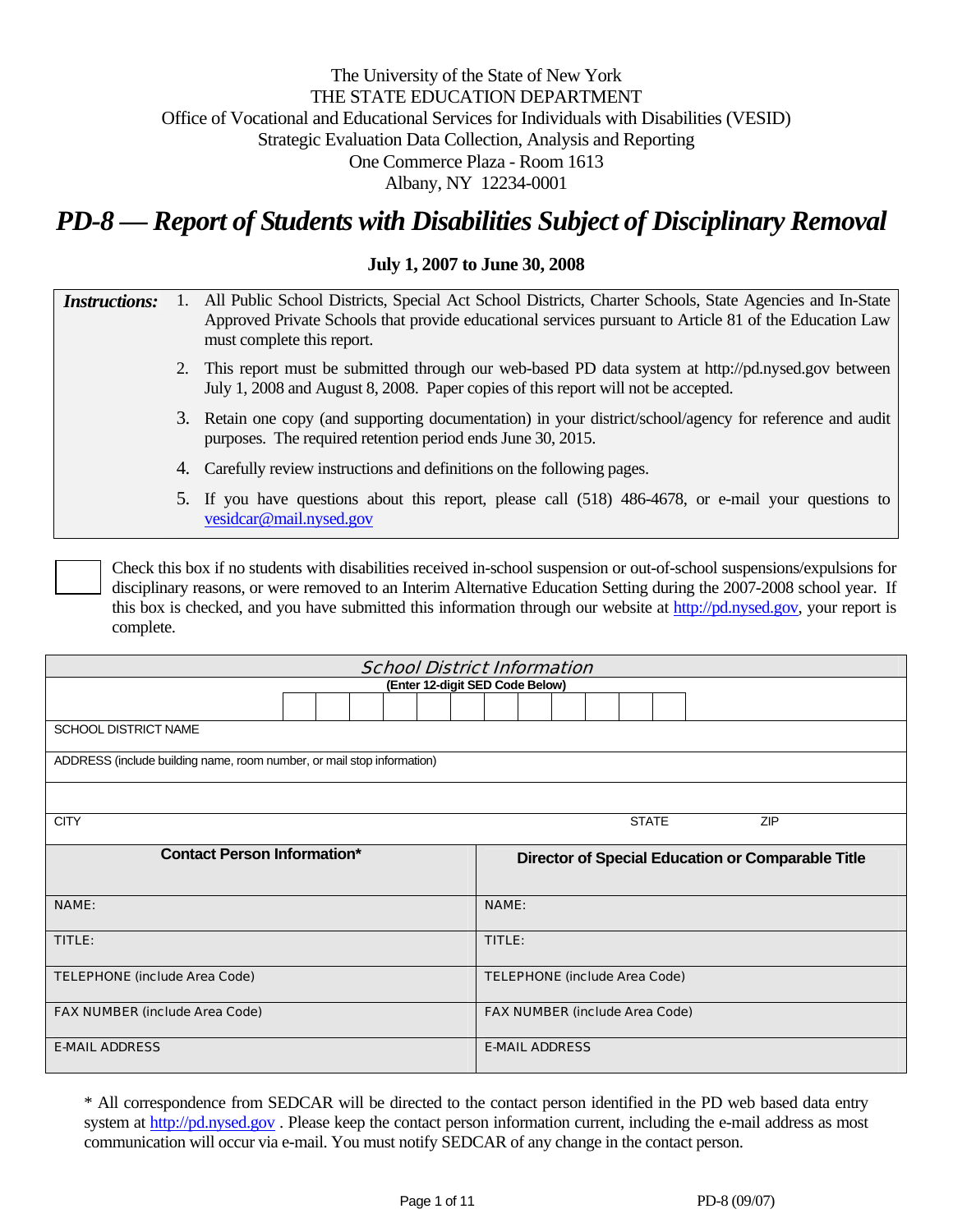## **General Instructions for Completing the PD-8 Report**

- 1. Report information for all students with disabilities (ages 3-21) who are the primary responsibility of your Committee of Preschool Special Education (CPSE) or Committee on Special Education (CSE) (or were enrolled in your Charter School), and who received in-school suspensions; or were suspended/expelled on an out-of-school basis; or were removed to an interim alternative education setting (IAES). Special Act School Districts and other approved private schools that provide educational services for students with disabilities pursuant to Article 81 should complete the PD-8 report only for students with disabilities provided special education services pursuant to Article 81. Charter Schools should complete the PD-8 report for all enrolled students with disabilities.
- 2. Data should be reported for the period July 1, 2007 to June 30, 2008. Students whose suspension/expulsion begins within the reporting period but extends beyond the reporting period must be included in this report. Also a student who commits an offense during this reporting period and is assigned a suspension/expulsion but receives the suspension/expulsion during the following reporting period must be included in this report.
- 3. Please refer to Part 201 of the Commissioner's Regulations and *Procedural Safeguards for Students with Disabilities Subject to Discipline* at

http://www.vesid.nysed.gov/specialed/publications/lawsandregs/coverpage.htm

4. If you have any questions or are in need of assistance in completing this report, please contact SEDCAR by telephoning (518) 486-4678, or e-mailing your questions to vesidcar@mail.nysed.gov

# **Definitions of terms found in Tables 1-3**

*In-School Suspension (ISS) (Tables 1 and 2, Column 4)* – Instances in which the child is temporarily removed from his/her regular classroom(s) for disciplinary purposes but remains under the direct supervision of school personnel. Direct supervision means school personnel are physically in the same location as students under their supervision. This term does not include behavioral intervention such as "time-out" nor disciplinary detentions that are administered before or after the students' school day.

*Out-of-School Suspension (Tables 1 and 2, Column 2) -* Instances in which a child is temporarily removed from his/her regular school for disciplinary purposes to another setting (e.g., home, behavior center). This includes both removals in which no IEP services are provided because the removal is 10 days or less and removals in which the child continues to receive services according to his/her IEP.

*Expulsion (Tables 1, 2 and 3)* – An action taken by the local educational agency (LEA) removing a student from his/her regular school for disciplinary purposes for the remainder of the school year or longer in accordance with LEA policy. Include removals resulting from violations of the Gun Free Schools Act that are modified to less than 365 days.

*Unilateral Removal to an Interim Alternative Educational Setting (Tables 1 and 2, Section 1)* – Instances in which school personnel (not the CPSE or CSE) order the removal of students with disabilities from their current educational placement to an appropriate IAES determined by the CSE or CPSE for the same amount of time that students without disabilities would be subject to discipline, but for not more than 45 school days, if the students carry a weapon to school or to a school function, knowingly possess or use illegal drugs while at school or a school function, or sells or solicits the sale of a controlled substance while at school or a school function or inflicts serious bodily injury upon another person while at school, on school premises, or at a school function. (See definitions in Part 201 of the Commissioner's Regulations.)

*Removal by an Impartial Hearing Officer (Tables 1 and 2, Section 3)* – Those instances in which an impartial hearing officer orders the removal of students with disabilities from their current educational placement to an appropriate IAES for not more than 45 school days based on the impartial hearing officer's determination that the public agency has demonstrated by substantial evidence that maintaining the current placement is substantially likely to result in injury to the student and/or to others. *Impartial hearing officer* means an impartial hearing officer as defined in subdivision (x) of section 200.1 of the Commissioner's Regulations who is appointed to conduct an impartial hearing or expedited due process hearing pursuant to Education Law section 4404(1). Such term shall not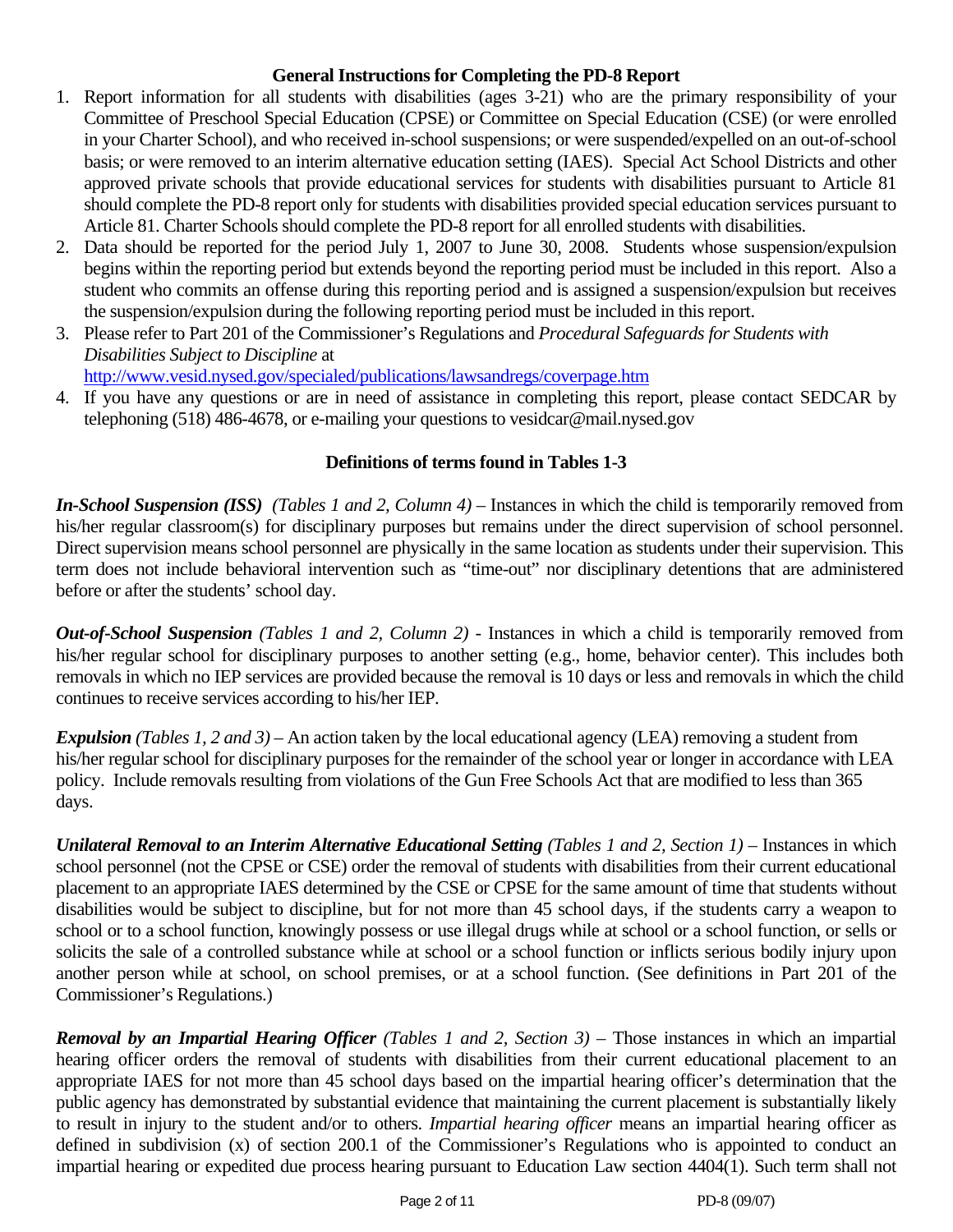include a hearing officer designated by a superintendent of schools to conduct a superintendent's hearing pursuant to Education Law section 3214.3(c).

*Disciplinary Removal* – Any instance in which a child is removed from his/her educational placement for disciplinary purposes, including in-school suspension, out-of-school suspension, expulsion, removal by school personnel to an IAES for drug or weapon offenses or serious bodily injury, and removal by hearing officer for likely injury to self or others.

*Drug offenses (Tables 1 and 2, Section 1, Column B)* – The use, possession, sale, or solicitation of drugs as identified in 21 U.S.C. §812; these offenses do not include use, possession, sale, or solicitation of alcohol or tobacco.

*Dangerous weapon (Tables 1 and 2, Section 1, Column C)* – A weapon, device, instrument, material, or substance, animate or inanimate, that is used for, or is readily capable of causing death or serious bodily injury, except that such a term does not include a pocket knife with a blade of less than 2 ½ inches in length (18 U.S.C. §930).

*Serious Bodily Injury (Tables 1 and 2, Section 1, Column D)-* A bodily injury that involves a substantial risk of death; extreme physical pain; protracted and obvious disfigurement; or protracted loss of impairment of the function of a bodily member, organ or faculty (18 U.S.C. section 1365(3)(h)).

*Limited English Proficient (LEP) (Table 2 ) - A* child who meets the definition of a limited English proficient IEP child under the Elementary and Secondary Education Act, 20 U.S.C Section 7801(A)(25). LEP status should reflect the child's status at the time of the removal.

*Race/ethnicity* (Table 2)- Students with disabilities' race/ethnicity must be reported consistently on all PD forms and other Department data collection instruments such as the Basic Education Data System (BEDS) enrollment report.. Each student must be reported in only one of the race/ethnicity categories described below. We recommend the parents be provided an opportunity to designate their children as belonging to one race/ethnicity category. If they are unable to choose among the categories, school district personnel must use their best judgment and report the student in the category based on the group to which the student appears to belong, identifies with, or is regarded in the community as belonging. Please note, reporting students in the "multi-racial (not of Hispanic origin)" category is optional.

| <b>American Indian</b><br><sub>or</sub><br><b>Alaska Native</b>    | A person having origins in any of the original peoples of North or South America (including<br>Central America) and who maintains tribal affiliation or community attachment.                                                                                                                                                                    |
|--------------------------------------------------------------------|--------------------------------------------------------------------------------------------------------------------------------------------------------------------------------------------------------------------------------------------------------------------------------------------------------------------------------------------------|
| <b>Asian or Pacific</b><br><b>Islander</b>                         | A person having origins in any of the original peoples of the Far East, Southeast Asia, the<br>Indian subcontinent, or the Pacific Islands. This area includes, for example, Cambodia, China,<br>India, Japan, Korea, Malaysia, Pakistan, the Philippine Islands, Thailand, and Vietnam. The<br>Pacific Islands include Hawaii, Guam, and Samoa. |
| <b>Black or African</b><br>American<br>(Not of Hispanic<br>Origin) | A person having origins in any of the Black racial groups of Africa.                                                                                                                                                                                                                                                                             |
| <b>Hispanic or Latino</b>                                          | A person of Cuban, Mexican, Puerto Rican, South or Central American, or other Spanish<br>culture or origin, regardless of race.                                                                                                                                                                                                                  |
| White<br>(Not of Hispanic<br>Origin)                               | A person having origins in any of the original peoples of Europe, the Middle East, or North<br>Africa.                                                                                                                                                                                                                                           |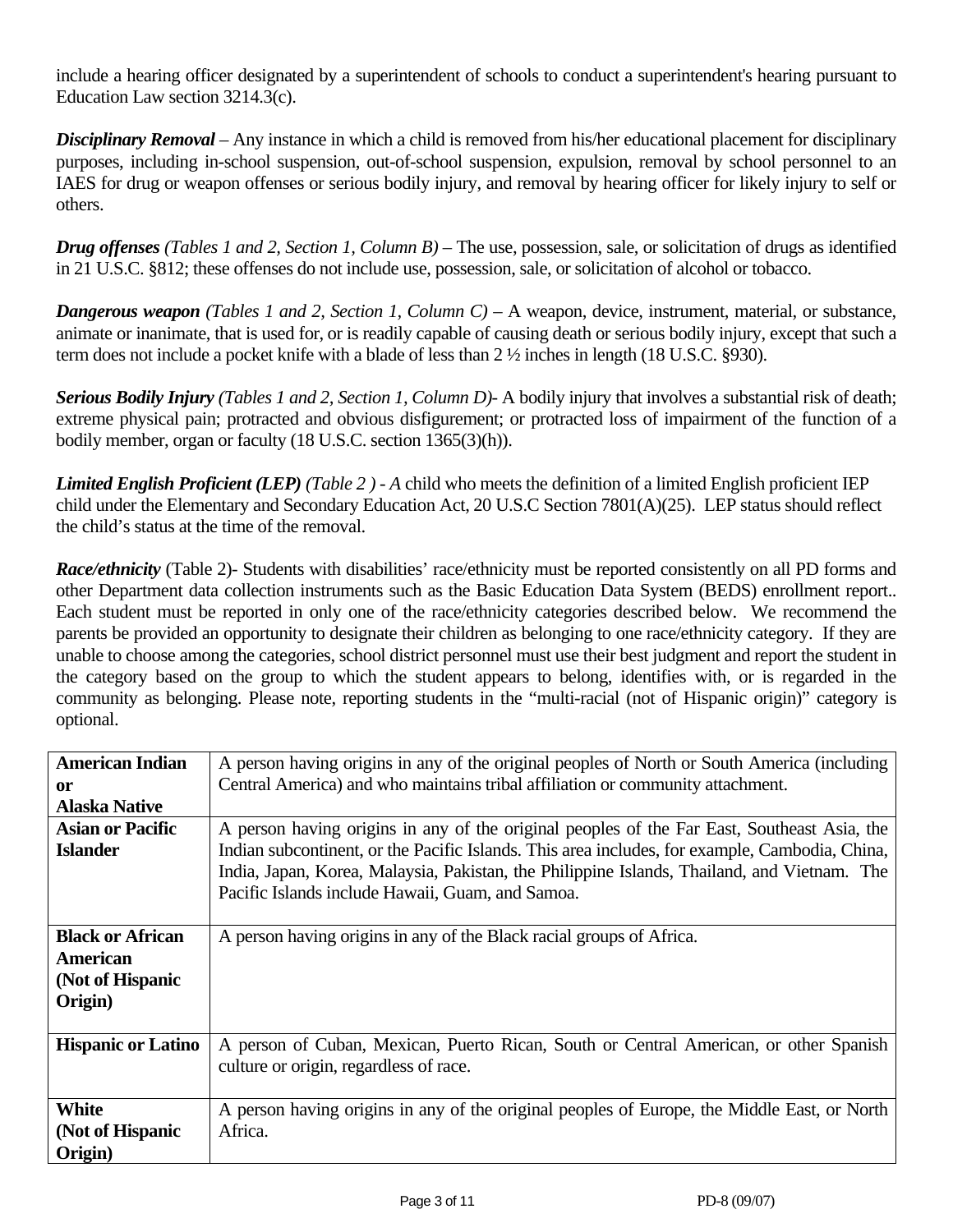| <b>Multi-Racial (not</b> | This is not a required reporting category, however, if school districts report students in this                                                                                                                                                                                                                                                                                                                                                                                          |
|--------------------------|------------------------------------------------------------------------------------------------------------------------------------------------------------------------------------------------------------------------------------------------------------------------------------------------------------------------------------------------------------------------------------------------------------------------------------------------------------------------------------------|
| of Hispanic              | category in the fall 2007 BEDS enrollment report and in student data submitted through the                                                                                                                                                                                                                                                                                                                                                                                               |
| Origin)                  | Student Information Repository System (SIRS) report, they must also report students in the<br>same category in this report. The definition of this category is, a person having origins in two<br>or more of the categories of people classified as American Indian or Alaska Native, Black or<br>African American (not of Hispanic Origin), Asian or Pacific Islander, or White (not of<br>Hispanic Origin). Note: Any person of Hispanic or Latino origin, in whole or in part, should |
|                          | be reported as Hispanic or Latino.                                                                                                                                                                                                                                                                                                                                                                                                                                                       |
| <b>Total</b>             | The unduplicated total across the race/ethnicity designations.                                                                                                                                                                                                                                                                                                                                                                                                                           |

# **Instructions for Tables 1 and Table 2**

- Report data in Table 1 (by disability category) and in Table 2 (by race/ethnicity, gender and LEP status) for all preschool and school-age students with disabilities removed to an IAES or suspended or expelled, in school or out-of-school. All disciplinary removals are to be reported for the period July 1, 2007 to June 30, 2008.
- In Tables 1 and 2, the number reported on each Line of Column 1A should be less than or equal to the sum of numbers reported on each Line of Columns 1B, 1C and ID.

# **Specific Instructions for Table 1- by Disability**

- 1. In Table 1, columns 1 through 5, report the number of students with disabilities in each column by disability category.
- 2. In column 1A, report the number of students with disabilities, ages 3-21, who were unilaterally removed for drug or weapons offenses or serious bodily injury by school personnel (NOT the IEP team) from their current educational placement to an IAES (determined by the IEP team). Children with more than one unilateral removal should be counted only once in column 1A.
- 3. Columns 1B, 1C, and 1D are counts of removals. Each student reported in column 1A should be reported at least once in columns 1B, 1C, or 1D.
- 4. In column 1B, report the total number of times the students reported in column 1A were unilaterally removed for drug offenses.
- 5. In column 1C, report the total number of times the students reported in column 1A were unilaterally removed for weapons offenses.
- 6. In column 1D, report the total number of times the students reported in column 1A were unilaterally removed for inflicting serious bodily injury on another person while at school, on school premises, or at a school function under the jurisdiction of the LEA.
- 7. If a student reported in column 1A was unilaterally removed to an IAES more than once then this student should be counted more than once in columns 1B, 1C, or 1D. If, in the course of a single incident, a student committed more than one type of offense, then report the student in each of the appropriate columns. For example, if the student committed both a drug offense and a weapon offense during the same incident, report the drug offense in column 1B and report the weapon offense in column 1C. Every student reported in columns 1B, 1C, and/or 1D should be counted once, and only once, in column 1A.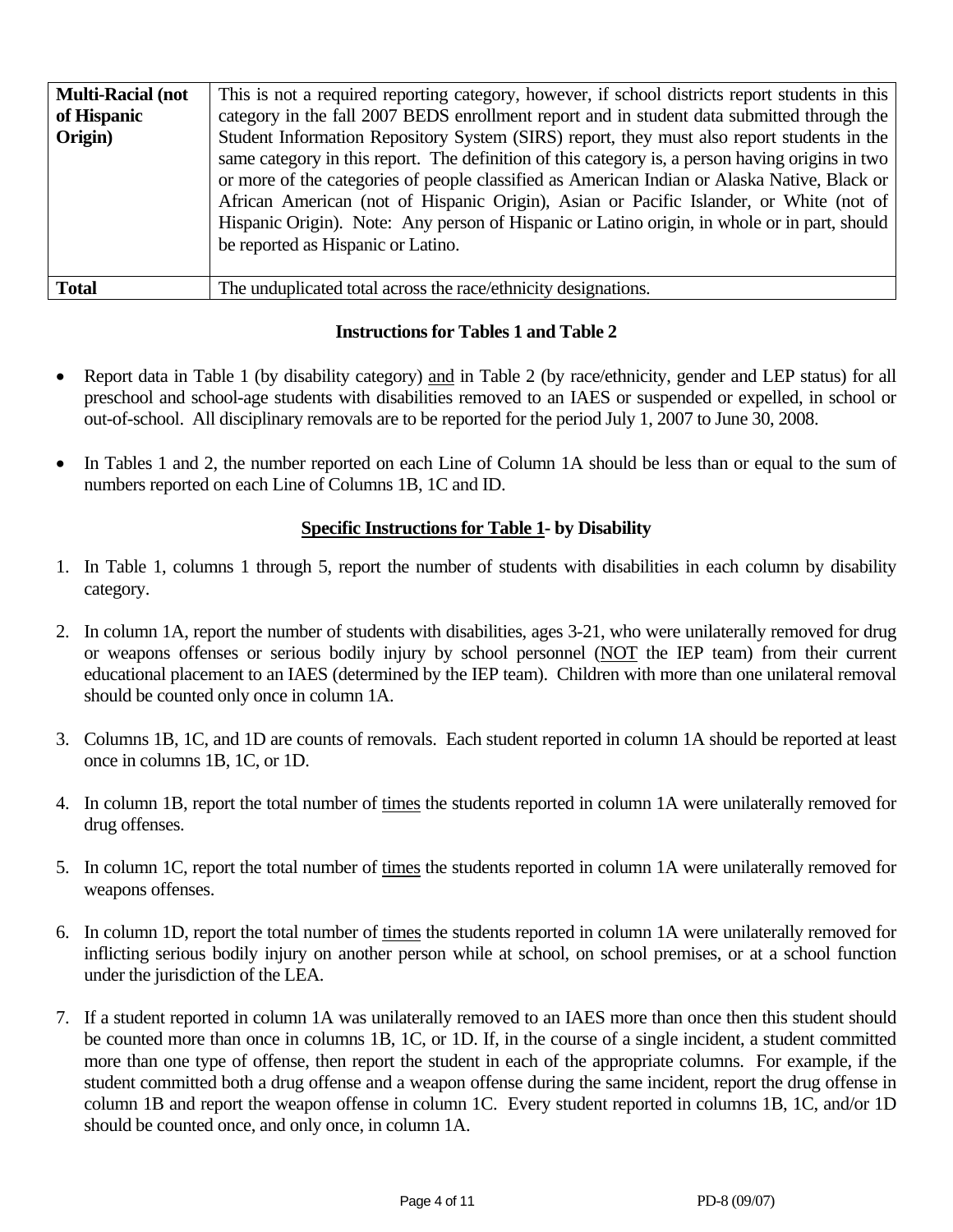- 8. Students who were removed from school by school personnel for drugs, weapons, or serious bodily injury for 10 days or less *and* were NOT sent to an IAES, should be reported as having been suspended. Do not include these children in column 1A.
- 9. Students who were removed from school by school personnel for drugs, weapons, or serious bodily injury and who were sent to an IAES for 45 days or less should be reported in column 1A. This includes students who were sent to an IAES for 10 days or less.
- 10. In column 2, report the number of students ages 3-21, who were removed to an IAES based on an impartial hearing officer determination of likely injury to themselves or others. Students removed by an impartial hearing officer more than once should be counted only once in column 2.
- 11. Column 3 is a report of students ages 3-21 with out-of-school suspensions or expulsions.
- 12. In column 3A, report the number of students ages 3-21 with out-of-school suspensions or expulsions summing to 10 days or less during the school year for any offense or combination of offenses. No student should be reported more than once in column 3A.
- 13. In column 3B, report the number of students ages 3-21 with out-of-school suspensions or expulsions summing to more than 10 days during the school year for any offense or combination of offenses. No student should be reported more than once in column 3B.
- 14. NOTE: No student should be reported in both column 3A and column 3B. The sum of 3A and 3B is the total number of children with out-of-school suspensions or expulsions during the school year.
- 15. Column 4 is a report of students ages 3-21 with in-school suspensions.
- 16. In column 4A, report the number of students ages 3-21 with in-school suspensions summing to 10 days or less during the school year for any offense or combination of offenses. No student should be reported more than once in column 4A.
- 17. In column 4B, report the number of students ages 3-21 with in-school suspensions summing to more than 10 days during the school year for any offense or combination of offenses. No student should be reported more than once in column 4B.
- 18. NOTE: No student should be reported in both column 4A and column 4B. The sum of 4A and 4B is the total number of students with in-school suspensions during the school year.
- 19. NOTE: If a student has both in-school and out-of-school suspensions in the same school year, that same student can be reported in both column 3A or 3B and column 4A or 4B.
- 20. A student should be counted in only one of the first three columns (1A, 2, or 3) for the same offense. If a student is unilaterally removed for drugs and reported in column 1A, then do NOT report the student again in column 3 for the same incident. Similarly, if a student is removed by an impartial hearing officer for likely injury and is reported in column 2, then do NOT report the student again in column 3 for the same incident.
- 21. A student who is subject to both an in-school and an out-of-school suspension for the same offense should be reported in both columns 3 and 4.
- 22. A student with more than one offense could be counted in more than one column (1A, 2, or 3). For example, a student who was unilaterally removed to an IAES and, later in the school year, was subject to an out-of-school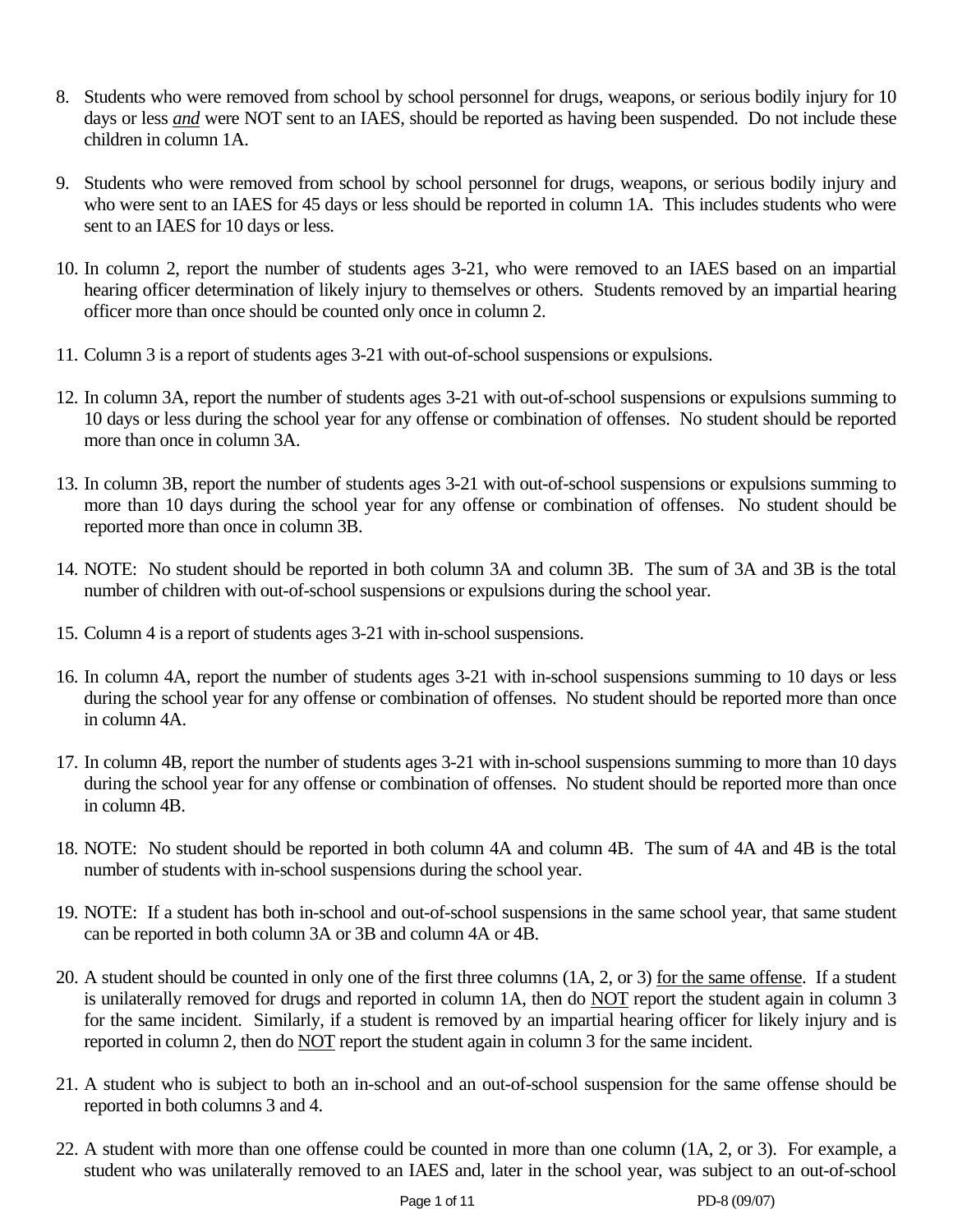suspension for more than 10 school days for a separate offense, should be reported in both column 1A and column 3.

- 23. Column 5 is a report of disciplinary removals. In column 5A, report the number of times any student with a disability was subject to any kind of disciplinary removal during the school year. When counting disciplinary removals, include in-school suspensions, out-of-school suspensions, expulsions, removals by school personnel to an IAES for drug or weapon offenses or serious bodily injury, and removals by an impartial hearing officer for likely injury to self or others. Note that column 5A is a report of disciplinary events, NOT students. If a student has more than one disciplinary removal in the school year, then each removal should be reported in column 5A. Report each student with a disciplinary removal only once in either column 5B, 5C, or 5D according to the cumulative number of days of removal during the school year.
- 24. In column 5B, report any student whose cumulative length of removal during the school year totaled 1 day or less.
- 25. In column 5C, report any student whose cumulative length of removal during the school year totaled between 2 and 10 days.
- 26. In column 5D, report any student whose cumulative length of removal during the school year totaled more than 10 days.
- 27. All students reported in columns 5B through 5D should have one or more disciplinary removals reported in column 5A. For example, a student who was suspended three times for three days each during the school year (a total of 9 days) should be reported 3 times in column 5A and once in column 5C.
- 28. NOTE: The sum of 5B, 5C, and 5D is the total number of students with one or more disciplinary removals during the school year. Each student reported in columns 1A, 2, 3, or 4 should be reported only ONCE in column 5B, 5C, or 5D, based on the cumulative number of days the child was removed during the school year.

# **Specific Instructions for Table 2 – by Race/Ethnicity, Gender and LEP Status**

The columns found in Table 1 are repeated in Table 2, and all students reported in Table 1 must also be reported in Table 2 three times: once by race/ethnicity, with the total on Line 7; once by gender, with the total on Line 10 and once by limited English proficiency, with the total on Line 13. Every column total in Table 1 must be equal to the corresponding column totals on Lines 7, 10 and 13 of Table 2.

# **Specific Instructions for Table 3**

- 1. In column A, report the number of students **with** disabilities ages 3-21 and the number of students **without**  disabilities in grades K through 12 who were subject to expulsion during the school year and who received educational services during the expulsion.
- 2. In column B, report the number of students with disabilities ages 3-21 and the number of students **without**  disabilities in grades K through 12 who did **NOT** receive educational services during the expulsion.
- 3. NOTE: Students with disabilities must receive educational services during any removal of more than 10 school days. The only students with disabilities who should be reported in column B are those who were removed for less than 10 school days after an expulsion (e.g., students with disabilities expelled under the Gun Free Schools Act whose expulsions were modified to less than 10 school days).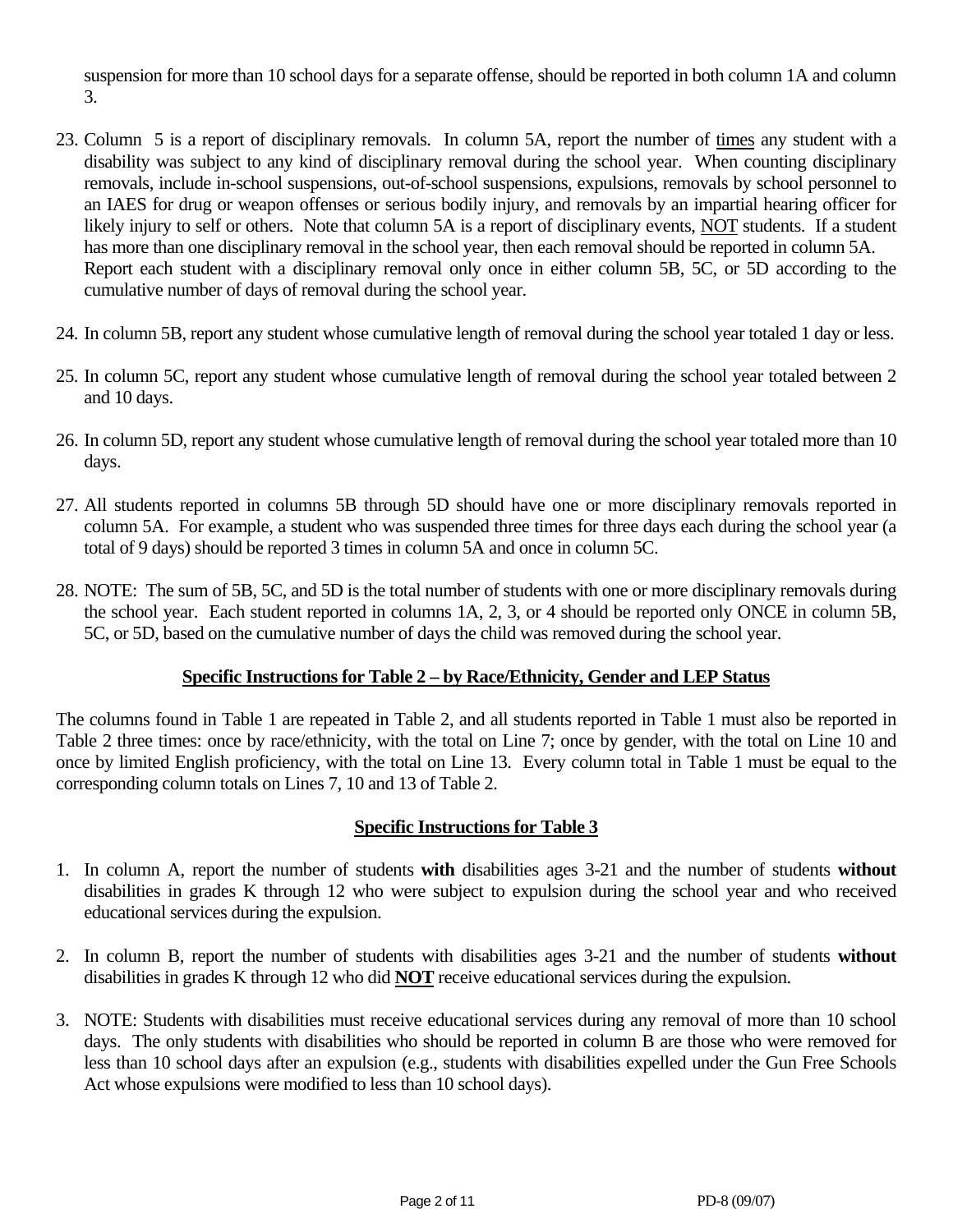### **TABLE 1 – REPORT OF STUDENTS WITH DISABILITIES, AGES 3-21, REMOVED TO AN INTERIM ALTERNATIVE EDUCATION SETTING (IAES), OR SUSPENDED OR EXPELLED, OUT-OF-SCHOOL OR IN-SCHOOL, DURING 2007-2008 SCHOOL YEAR, BY DISABILITY**

#### **Please review definitions and instructions beginning on page 3 before completing this Table.**

| <b>Students with Disabilities</b><br>Ages 3-21     |                                                                                    | 1. Unilateral Removals to an IAES by School Personnel                                  |                                                                                   |                                                                                                    | 2. Number of<br><b>Students Removed</b><br>to an IAES Based<br>on an Impartial<br><b>Hearing Officer</b><br>Determination<br><b>Regarding Likely</b><br>Injury | 3. Out-of-School Suspensions or Expulsions                                                                          |                                                                                                                       |
|----------------------------------------------------|------------------------------------------------------------------------------------|----------------------------------------------------------------------------------------|-----------------------------------------------------------------------------------|----------------------------------------------------------------------------------------------------|----------------------------------------------------------------------------------------------------------------------------------------------------------------|---------------------------------------------------------------------------------------------------------------------|-----------------------------------------------------------------------------------------------------------------------|
| <b>Disability</b>                                  | A. Unduplicated<br>Count of Students<br>Reported in<br>Columns 1B, 1C<br>and $1D1$ | <b>B.</b> Number of<br><b>Times Students</b><br>were Removed for<br>Drugs <sup>2</sup> | C. Number of<br><b>Times Students</b><br>were Removed<br>for Weapons <sup>2</sup> | D. Number of<br><b>Times Students</b><br>were Removed<br>for Serious Bodily<br>Injury <sup>2</sup> | Unduplicated<br>Count of Students                                                                                                                              | A. Number of Students with<br>Disabilities with Out-of-School<br>Suspensions/Expulsions Totaling<br>10 Days or Less | B. Number of Students with<br>Disabilities with Out-of-School<br>Suspensions/Expulsions<br>Totaling More Than 10 Days |
| 1. Autism                                          |                                                                                    |                                                                                        |                                                                                   |                                                                                                    |                                                                                                                                                                |                                                                                                                     |                                                                                                                       |
| 2. Emotional Disturbance                           |                                                                                    |                                                                                        |                                                                                   |                                                                                                    |                                                                                                                                                                |                                                                                                                     |                                                                                                                       |
| 3. Learning Disability                             |                                                                                    |                                                                                        |                                                                                   |                                                                                                    |                                                                                                                                                                |                                                                                                                     |                                                                                                                       |
| 4. Mental Retardation                              |                                                                                    |                                                                                        |                                                                                   |                                                                                                    |                                                                                                                                                                |                                                                                                                     |                                                                                                                       |
| 5. Deafness                                        |                                                                                    |                                                                                        |                                                                                   |                                                                                                    |                                                                                                                                                                |                                                                                                                     |                                                                                                                       |
| 6. Hearing Impairment                              |                                                                                    |                                                                                        |                                                                                   |                                                                                                    |                                                                                                                                                                |                                                                                                                     |                                                                                                                       |
| 7. Speech or Language<br>Impairment                |                                                                                    |                                                                                        |                                                                                   |                                                                                                    |                                                                                                                                                                |                                                                                                                     |                                                                                                                       |
| 8. Visual Impairment Including<br><b>Blindness</b> |                                                                                    |                                                                                        |                                                                                   |                                                                                                    |                                                                                                                                                                |                                                                                                                     |                                                                                                                       |
| 9. Orthopedic Impairment                           |                                                                                    |                                                                                        |                                                                                   |                                                                                                    |                                                                                                                                                                |                                                                                                                     |                                                                                                                       |
| 10. Other health Impairment                        |                                                                                    |                                                                                        |                                                                                   |                                                                                                    |                                                                                                                                                                |                                                                                                                     |                                                                                                                       |
| 11. Multiple Disabilities                          |                                                                                    |                                                                                        |                                                                                   |                                                                                                    |                                                                                                                                                                |                                                                                                                     |                                                                                                                       |
| 12. Deaf-Blindness                                 |                                                                                    |                                                                                        |                                                                                   |                                                                                                    |                                                                                                                                                                |                                                                                                                     |                                                                                                                       |
| 13. Traumatic Brain Injury                         |                                                                                    |                                                                                        |                                                                                   |                                                                                                    |                                                                                                                                                                |                                                                                                                     |                                                                                                                       |
| 14. Preschool Student with a<br><b>Disability</b>  |                                                                                    |                                                                                        |                                                                                   |                                                                                                    |                                                                                                                                                                |                                                                                                                     |                                                                                                                       |
| 15. Total                                          |                                                                                    |                                                                                        |                                                                                   |                                                                                                    |                                                                                                                                                                |                                                                                                                     |                                                                                                                       |

<sup>1</sup>The number of students reported on each Line of Column 1A should be less than or equal to the sum of corresponding Lines of Columns 1B, 1C, and 1D.<br><sup>2</sup>Each student counted in Columns 1B, IC and/or 1D should be counted o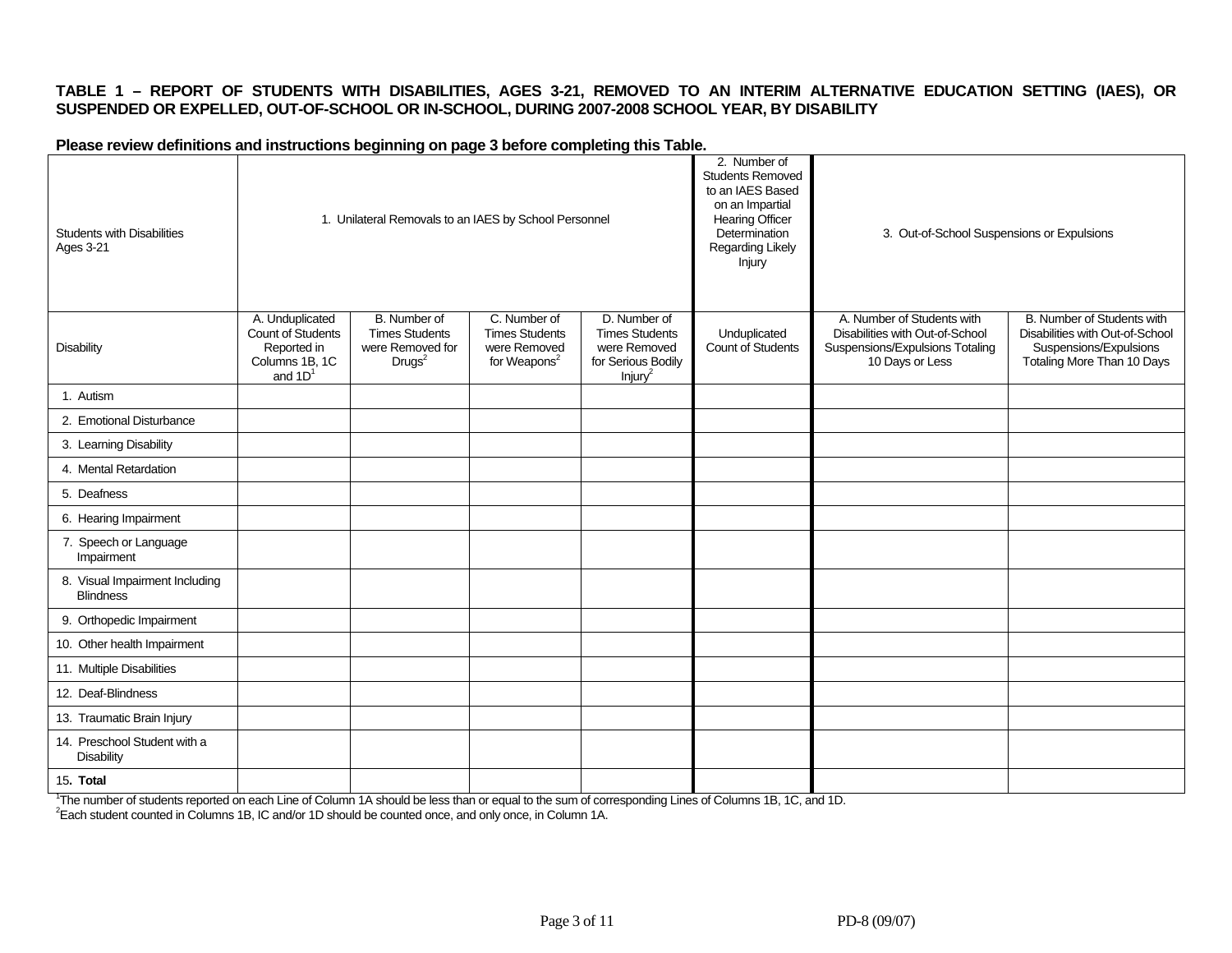| <b>Students with Disabilities</b><br><b>Ages 3-21</b> |                                                                                                                 | 4. In-School Suspensions                                                                                                 | 5. Disciplinary Removals                    |                                                                                                      |                                                                                                                 |                                                                                                                            |  |  |
|-------------------------------------------------------|-----------------------------------------------------------------------------------------------------------------|--------------------------------------------------------------------------------------------------------------------------|---------------------------------------------|------------------------------------------------------------------------------------------------------|-----------------------------------------------------------------------------------------------------------------|----------------------------------------------------------------------------------------------------------------------------|--|--|
| <b>Disability</b>                                     | A. Number of Students<br>with Disabilities with In-<br><b>School Suspensions</b><br>Totaling 10 Days or<br>Less | <b>B. Number of Students</b><br>with Disabilities with In-<br><b>School Suspensions</b><br>Totaling More Than 10<br>Days | A. Total Number of<br>Disciplinary Removals | B. Number of<br>Students with<br>Disabilities with<br><b>Disciplinary Removals</b><br>Totaling 1 Day | C. Number of<br>Students with<br><b>Disabilities with</b><br><b>Disciplinary Removals</b><br>Totaling 2-10 Days | D. Number of<br>Students with<br><b>Disabilities with</b><br><b>Disciplinary Removals</b><br>Totaling More Than<br>10 Days |  |  |
| 1. Autism                                             |                                                                                                                 |                                                                                                                          |                                             |                                                                                                      |                                                                                                                 |                                                                                                                            |  |  |
| 2. Emotional Disturbance                              |                                                                                                                 |                                                                                                                          |                                             |                                                                                                      |                                                                                                                 |                                                                                                                            |  |  |
| 3. Learning Disability                                |                                                                                                                 |                                                                                                                          |                                             |                                                                                                      |                                                                                                                 |                                                                                                                            |  |  |
| 4. Mental Retardation                                 |                                                                                                                 |                                                                                                                          |                                             |                                                                                                      |                                                                                                                 |                                                                                                                            |  |  |
| 5. Deafness                                           |                                                                                                                 |                                                                                                                          |                                             |                                                                                                      |                                                                                                                 |                                                                                                                            |  |  |
| 6. Hearing Impairment                                 |                                                                                                                 |                                                                                                                          |                                             |                                                                                                      |                                                                                                                 |                                                                                                                            |  |  |
| 7. Speech or Language<br>Impairment                   |                                                                                                                 |                                                                                                                          |                                             |                                                                                                      |                                                                                                                 |                                                                                                                            |  |  |
| 8. Visual Impairment Including<br><b>Blindness</b>    |                                                                                                                 |                                                                                                                          |                                             |                                                                                                      |                                                                                                                 |                                                                                                                            |  |  |
| 9. Orthopedic Impairment                              |                                                                                                                 |                                                                                                                          |                                             |                                                                                                      |                                                                                                                 |                                                                                                                            |  |  |
| 10. Other health Impairment                           |                                                                                                                 |                                                                                                                          |                                             |                                                                                                      |                                                                                                                 |                                                                                                                            |  |  |
| 11. Multiple Disabilities                             |                                                                                                                 |                                                                                                                          |                                             |                                                                                                      |                                                                                                                 |                                                                                                                            |  |  |
| 12. Deaf-Blindness                                    |                                                                                                                 |                                                                                                                          |                                             |                                                                                                      |                                                                                                                 |                                                                                                                            |  |  |
| 13. Traumatic Brain Injury                            |                                                                                                                 |                                                                                                                          |                                             |                                                                                                      |                                                                                                                 |                                                                                                                            |  |  |
| 14. Preschool Student with a<br>Disability            |                                                                                                                 |                                                                                                                          |                                             |                                                                                                      |                                                                                                                 |                                                                                                                            |  |  |
| 15. Total                                             |                                                                                                                 |                                                                                                                          |                                             |                                                                                                      |                                                                                                                 |                                                                                                                            |  |  |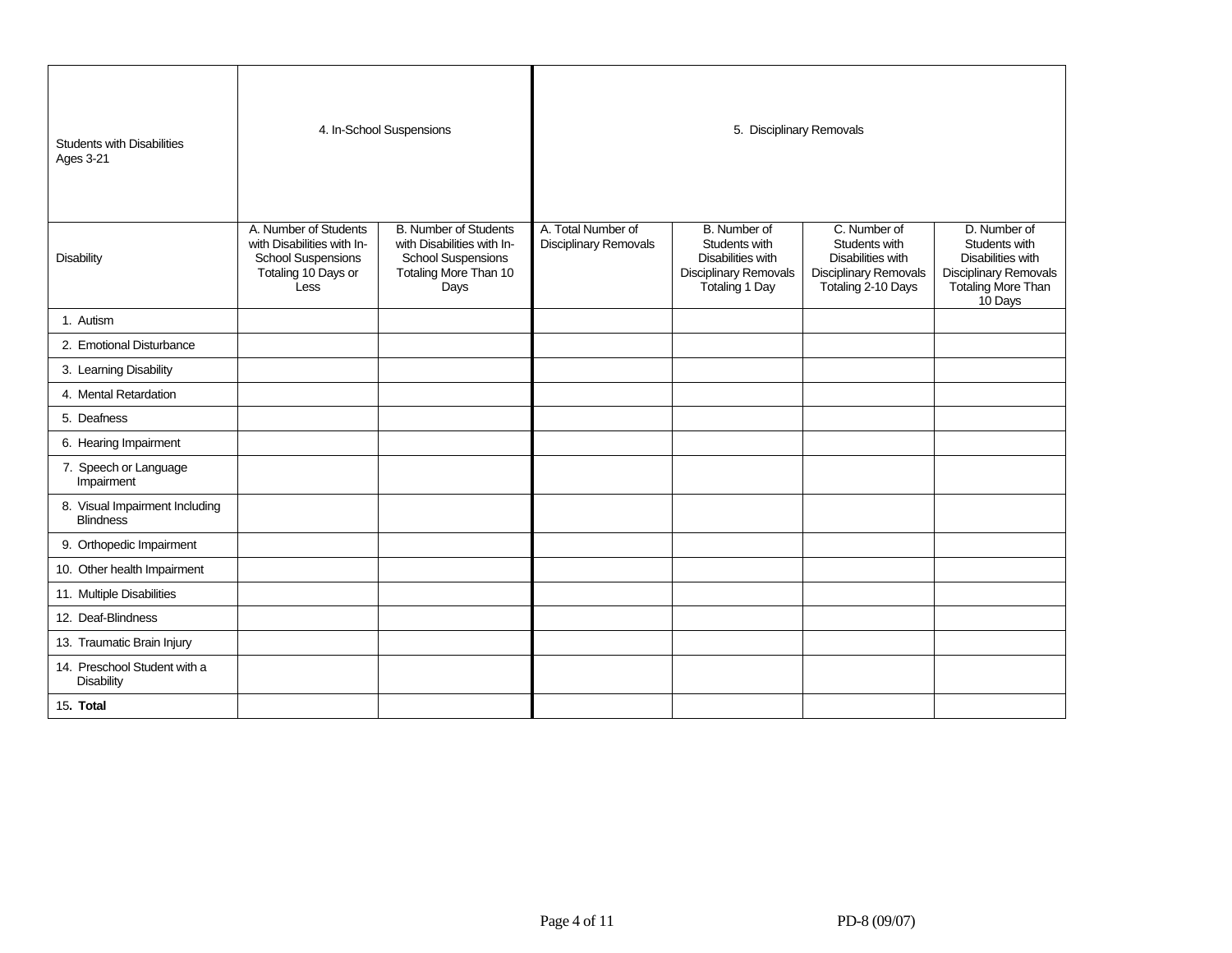### **TABLE 2 – REPORT OF STUDENTS WITH DISABILITIES, AGES 3-21, REMOVED TO AN INTERIM ALTERNATIVE EDUCATION SETTING (IAES), OR SUSPENDED OR EXPELLED, OUT-OF-SCHOOL OR IN-SCHOOL, DURING 2007-2008 SCHOOL YEAR, BY RACE/ETHNICITY, BY GENDER and BY LEP STATUS**

**Please review definitions and instructions beginning on page 3 before completing this Table.** 

| <b>Students with Disabilities</b><br>Ages 3-21                                   |                                                                                 | 1. Unilateral Removals to an IAES by School Personnel                     |                                                                      |                                                                                       | 2. Number of<br><b>Students Removed</b><br>to IAES Based on<br>an Impartial<br><b>Hearing Officer</b><br>Determination<br>Regarding Likely<br>Injury | 3. Out-of-School Suspensions or Expulsions                                                                          |                                                                                                                       |
|----------------------------------------------------------------------------------|---------------------------------------------------------------------------------|---------------------------------------------------------------------------|----------------------------------------------------------------------|---------------------------------------------------------------------------------------|------------------------------------------------------------------------------------------------------------------------------------------------------|---------------------------------------------------------------------------------------------------------------------|-----------------------------------------------------------------------------------------------------------------------|
| Race/Ethnicity, Gender and<br>Limited English Proficiency (LEP)<br><b>Status</b> | A. Unduplicated<br>Count of Students<br>Reported in<br>Columns 1B, 1C<br>and 1D | B. Number of<br><b>Times Students</b><br>were Removed for<br><b>Drugs</b> | C. Number of<br><b>Times Students</b><br>were Removed<br>for Weapons | D. Number of<br><b>Times Students</b><br>were Removed<br>for Serious Bodily<br>Injury | Unduplicated<br>Count of Students                                                                                                                    | A. Number of Students with<br>Disabilities with Out-of-School<br>Suspensions/Expulsions Totaling<br>10 Days or Less | B. Number of Students with<br>Disabilities with Out-of-School<br>Suspensions/Expulsions<br>Totaling More Than 10 Days |
| 1. American Indian/Alaska<br>Native                                              |                                                                                 |                                                                           |                                                                      |                                                                                       |                                                                                                                                                      |                                                                                                                     |                                                                                                                       |
| 2. Asian or Pacific Islander                                                     |                                                                                 |                                                                           |                                                                      |                                                                                       |                                                                                                                                                      |                                                                                                                     |                                                                                                                       |
| 3. Black or African American<br>(not of Hispanic Origin)                         |                                                                                 |                                                                           |                                                                      |                                                                                       |                                                                                                                                                      |                                                                                                                     |                                                                                                                       |
| 4. Hispanic or Latino                                                            |                                                                                 |                                                                           |                                                                      |                                                                                       |                                                                                                                                                      |                                                                                                                     |                                                                                                                       |
| 5. White (not of Hispanic Origin)                                                |                                                                                 |                                                                           |                                                                      |                                                                                       |                                                                                                                                                      |                                                                                                                     |                                                                                                                       |
| 6. Multi-Racial (not of Hispanic<br>Origin)                                      |                                                                                 |                                                                           |                                                                      |                                                                                       |                                                                                                                                                      |                                                                                                                     |                                                                                                                       |
| 7. Total by Race/Ethnicity <sup>1</sup>                                          |                                                                                 |                                                                           |                                                                      |                                                                                       |                                                                                                                                                      |                                                                                                                     |                                                                                                                       |
| 8. Male                                                                          |                                                                                 |                                                                           |                                                                      |                                                                                       |                                                                                                                                                      |                                                                                                                     |                                                                                                                       |
| 9. Female                                                                        |                                                                                 |                                                                           |                                                                      |                                                                                       |                                                                                                                                                      |                                                                                                                     |                                                                                                                       |
| 10. Total by Gender <sup>2</sup>                                                 |                                                                                 |                                                                           |                                                                      |                                                                                       |                                                                                                                                                      |                                                                                                                     |                                                                                                                       |
| 11. Limited English Proficient                                                   |                                                                                 |                                                                           |                                                                      |                                                                                       |                                                                                                                                                      |                                                                                                                     |                                                                                                                       |
| 12. Not Limited English Proficient                                               |                                                                                 |                                                                           |                                                                      |                                                                                       |                                                                                                                                                      |                                                                                                                     |                                                                                                                       |
| 13. Total by LEP Status <sup>3</sup>                                             |                                                                                 |                                                                           |                                                                      |                                                                                       |                                                                                                                                                      |                                                                                                                     |                                                                                                                       |

<sup>1</sup>The number of students reported in each Column on Line 7 (total by race/ethnicity) in Table 2 should be equal to the number reported in each corresponding Column on Line 15 in Table 1 (by disability).<br><sup>2</sup>The number of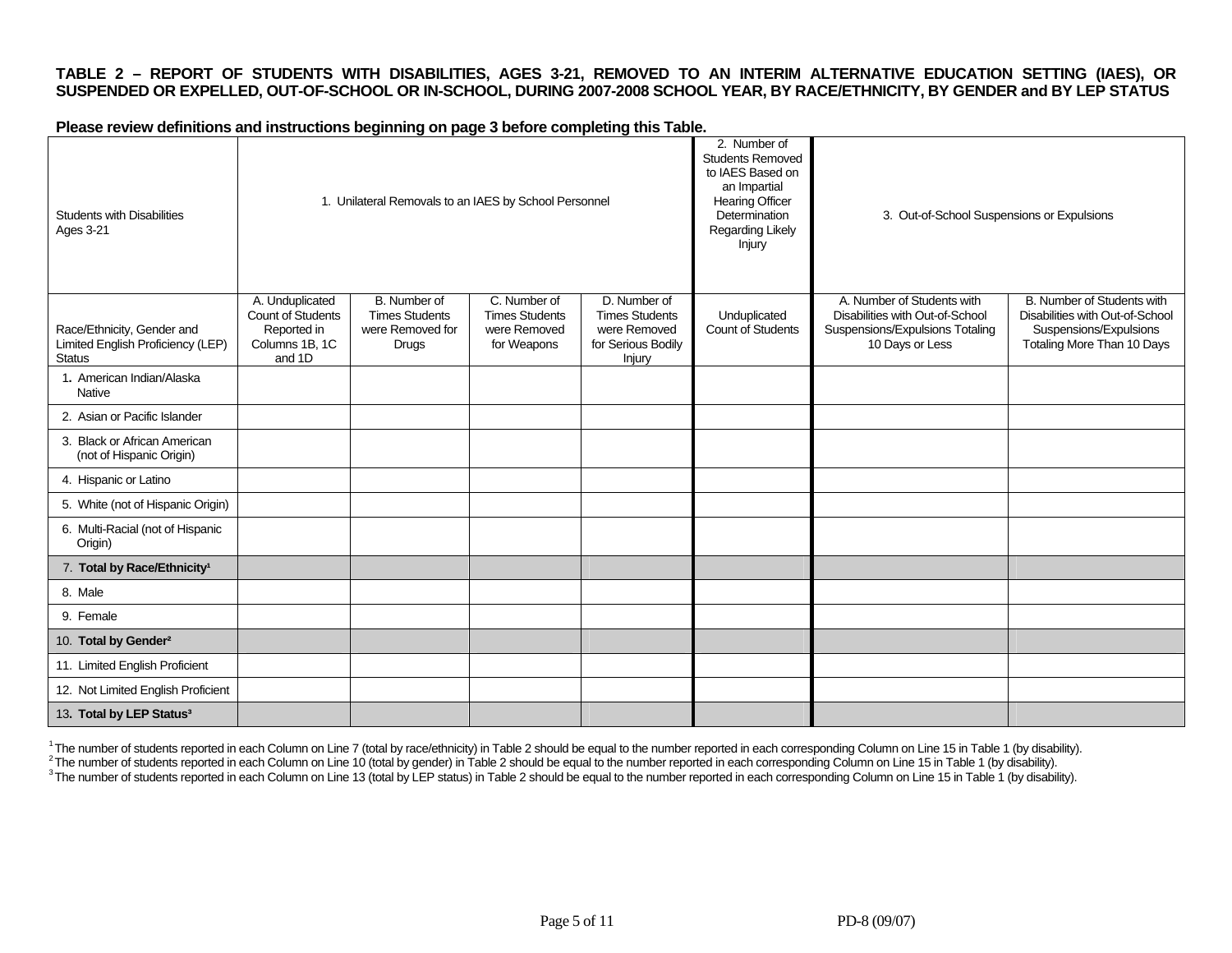| <b>Students with Disabilities</b><br><b>Ages 3-21</b>                            |                                                                                                                 | 4. In-School Suspensions                                                                                                 |                                                              | 5. Disciplinary Removals                                                                                    |                                                                                                   |                                                                                                                            |  |  |  |
|----------------------------------------------------------------------------------|-----------------------------------------------------------------------------------------------------------------|--------------------------------------------------------------------------------------------------------------------------|--------------------------------------------------------------|-------------------------------------------------------------------------------------------------------------|---------------------------------------------------------------------------------------------------|----------------------------------------------------------------------------------------------------------------------------|--|--|--|
| Race/Ethnicity, Gender and<br>Limited English Proficiency (LEP)<br><b>Status</b> | A. Number of Students<br>with Disabilities with In-<br><b>School Suspensions</b><br>Totaling 10 Days or<br>Less | <b>B. Number of Students</b><br>with Disabilities with In-<br><b>School Suspensions</b><br>Totaling More Than 10<br>Days | A. Total Number of<br><b>Disciplinary</b><br><b>Removals</b> | B. Number of<br>Students with<br>Disabilities with<br><b>Disciplinary Removals</b><br><b>Totaling 1 Day</b> | C. Number of<br>Students with<br>Disabilities with<br>Disciplinary Removals<br>Totaling 2-10 Days | D. Number of<br>Students with<br>Disabilities with<br><b>Disciplinary Removals</b><br><b>Totaling More Than</b><br>10 Days |  |  |  |
| 1. American Indian/Alaska<br><b>Native</b>                                       |                                                                                                                 |                                                                                                                          |                                                              |                                                                                                             |                                                                                                   |                                                                                                                            |  |  |  |
| 2. Asian or Pacific Islander                                                     |                                                                                                                 |                                                                                                                          |                                                              |                                                                                                             |                                                                                                   |                                                                                                                            |  |  |  |
| 3. Black or African American<br>(not of Hispanic Origin)                         |                                                                                                                 |                                                                                                                          |                                                              |                                                                                                             |                                                                                                   |                                                                                                                            |  |  |  |
| 4. Hispanic or Latino                                                            |                                                                                                                 |                                                                                                                          |                                                              |                                                                                                             |                                                                                                   |                                                                                                                            |  |  |  |
| 5. White (not of Hispanic Origin)                                                |                                                                                                                 |                                                                                                                          |                                                              |                                                                                                             |                                                                                                   |                                                                                                                            |  |  |  |
| 6. Multi-Racial (not of Hispanic<br>Origin)                                      |                                                                                                                 |                                                                                                                          |                                                              |                                                                                                             |                                                                                                   |                                                                                                                            |  |  |  |
| 7. Total by Race/Ethnicity <sup>1</sup>                                          |                                                                                                                 |                                                                                                                          |                                                              |                                                                                                             |                                                                                                   |                                                                                                                            |  |  |  |
| 8. Male                                                                          |                                                                                                                 |                                                                                                                          |                                                              |                                                                                                             |                                                                                                   |                                                                                                                            |  |  |  |
| 9. Female                                                                        |                                                                                                                 |                                                                                                                          |                                                              |                                                                                                             |                                                                                                   |                                                                                                                            |  |  |  |
| 10. Total by Gender <sup>2</sup>                                                 |                                                                                                                 |                                                                                                                          |                                                              |                                                                                                             |                                                                                                   |                                                                                                                            |  |  |  |
| 11. Limited English Proficient                                                   |                                                                                                                 |                                                                                                                          |                                                              |                                                                                                             |                                                                                                   |                                                                                                                            |  |  |  |
| 12. Not Limited English Proficient                                               |                                                                                                                 |                                                                                                                          |                                                              |                                                                                                             |                                                                                                   |                                                                                                                            |  |  |  |
| 13. Total by LEP Status <sup>3</sup>                                             |                                                                                                                 |                                                                                                                          |                                                              |                                                                                                             |                                                                                                   |                                                                                                                            |  |  |  |

<sup>1</sup>The number of students reported in each Column on Line 7 (total by race/ethnicity) in Table 2 should be equal to the number reported in each corresponding Column on Line 15 in Table 1 (by disability).<br><sup>2</sup>The number of